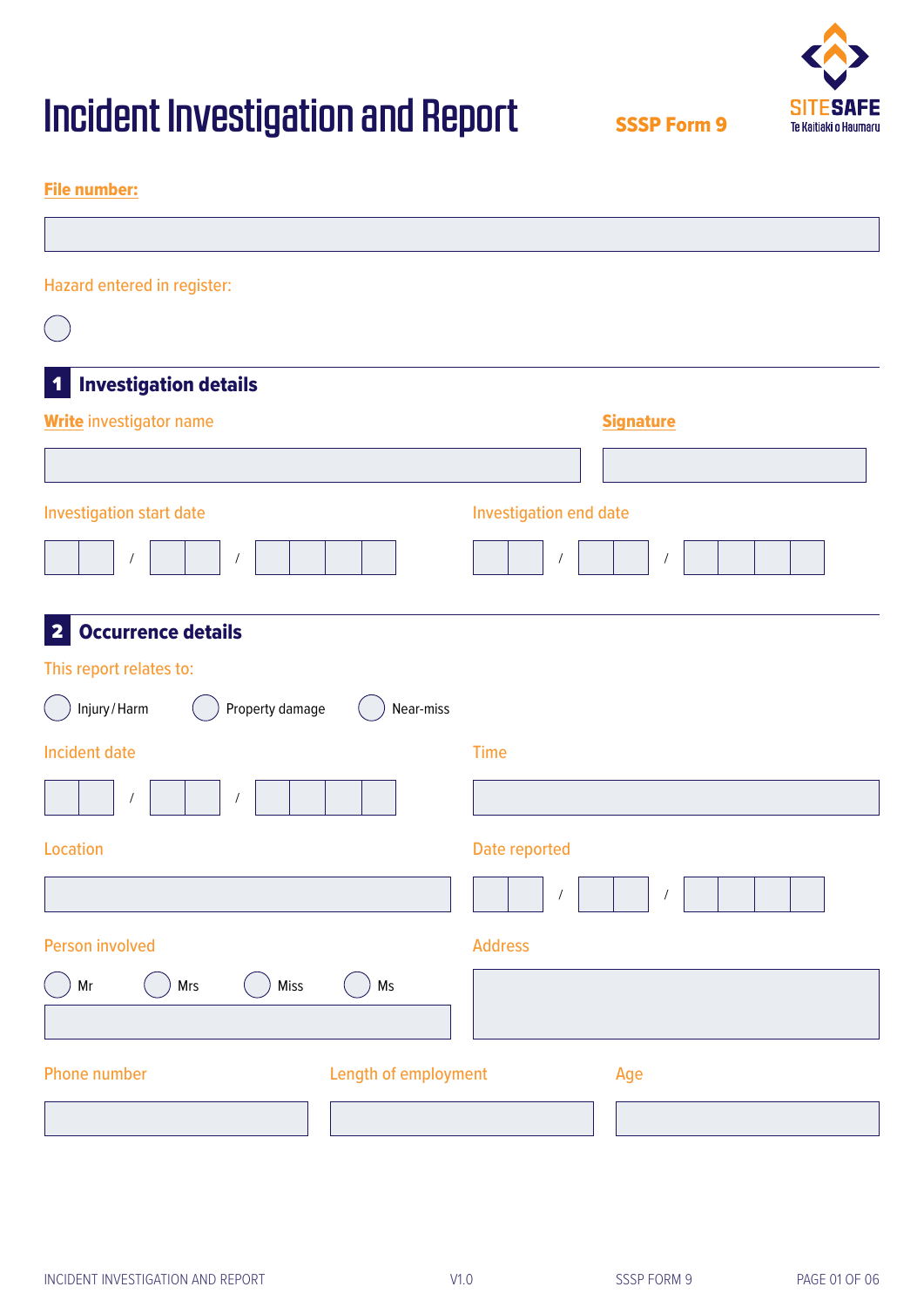

SSSP Form 9

### File number:

### **Indicate** the type/s of injuries sustained

| Crush/Impact   | <b>Bruising</b>          |
|----------------|--------------------------|
| Strain/Sprain  | Scratch/Abrasion         |
| Fracture/Break | Amputation               |
| Cut/Laceration | Burn/Scald               |
| Dislocation    | Internal Injury          |
| Foreign body   | <b>Allergic Reaction</b> |
| Penetration    | Other (Describe Below)   |

### **Describe** limb/body part affected and the nature of the injury

| Injury severity rating |                    |                          | <b>WorkSafe notified?</b>           |
|------------------------|--------------------|--------------------------|-------------------------------------|
| Minor                  | Moderate           | Notifiable injury        | $\operatorname{\mathsf{No}}$<br>Yes |
| Injury response        |                    |                          |                                     |
| $\mathsf{Nil}$         | First Aid only     | <b>Medical attention</b> | <b>Emergency services</b>           |
| <b>Comment</b>         |                    |                          |                                     |
|                        |                    |                          |                                     |
|                        |                    |                          |                                     |
| <b>Outcome</b>         |                    |                          |                                     |
| Return to work         | Alternative duties | Time off                 |                                     |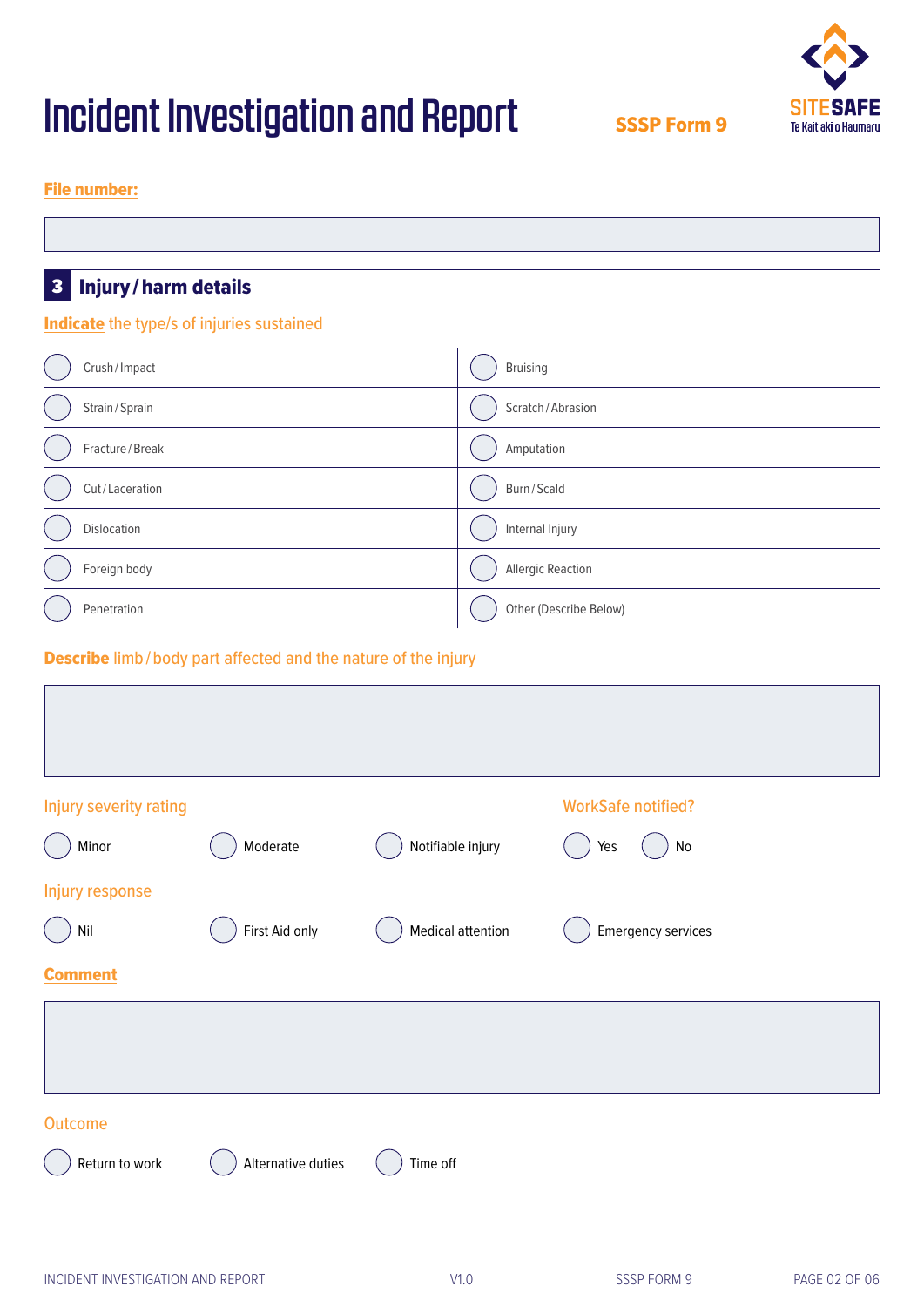SSSP Form 9



### File number:

| <b>Near-miss details</b><br>$\overline{\mathbf{a}}$    |                           |  |
|--------------------------------------------------------|---------------------------|--|
| <b>Describe</b> the occurrence                         |                           |  |
|                                                        |                           |  |
|                                                        |                           |  |
| <b>Severity</b>                                        | <b>WorkSafe notified?</b> |  |
| Notifiable injury<br>Significant                       | Yes<br>No                 |  |
| <b>Damage details</b><br>5 <sub>5</sub>                |                           |  |
| <b>Describe</b> the property / item / material damaged |                           |  |
|                                                        |                           |  |
|                                                        |                           |  |
| <b>Describe</b> the nature of the damage               |                           |  |
|                                                        |                           |  |
|                                                        |                           |  |

Describe the action/object/vehicle/thing involved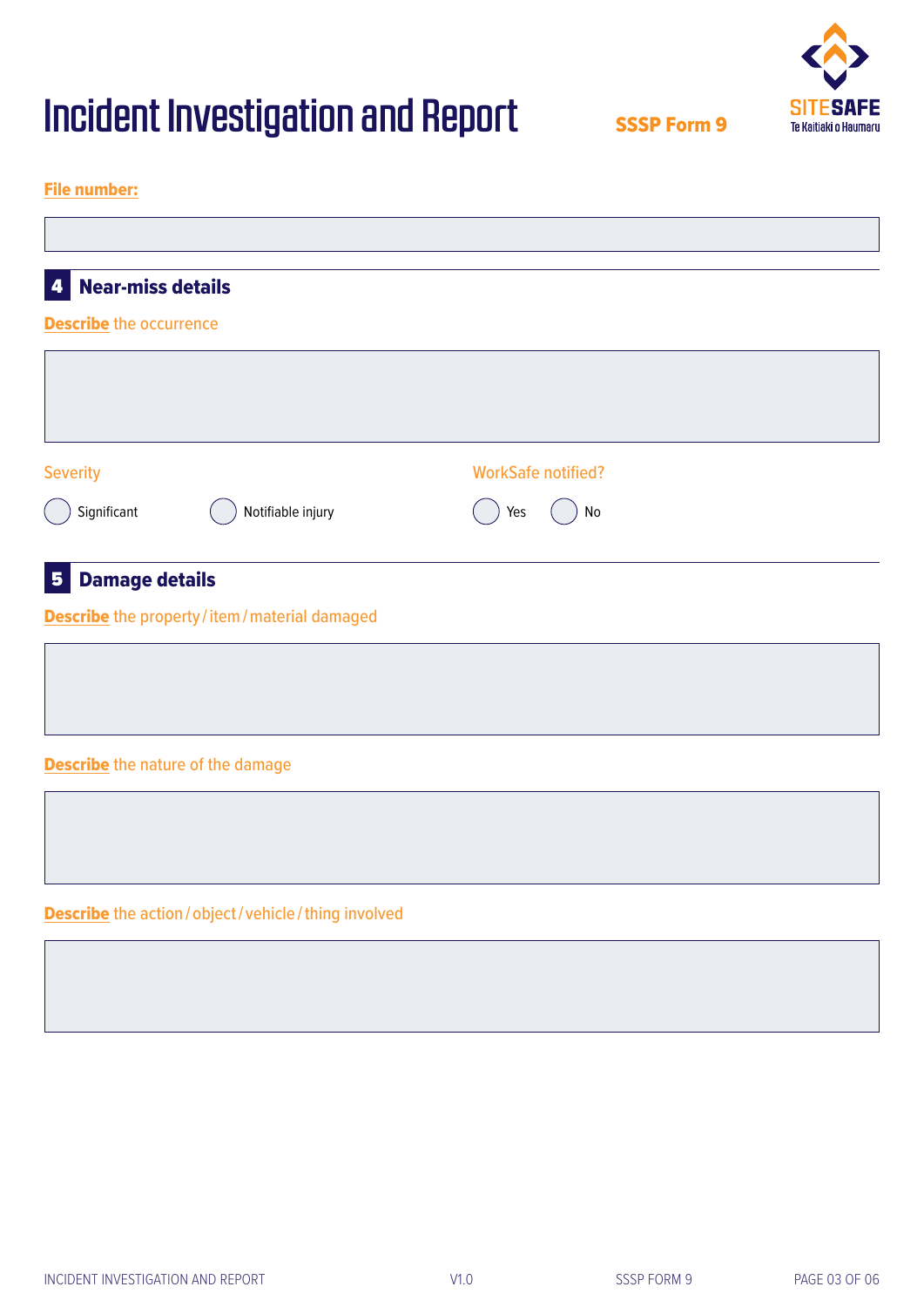

SSSP Form 9

File number:

### Incident description 36

Describe what happened - attach additional notes if necessary (attach diagrams - essential for all vehicle incidents)



### Write about contributing causes (these are the actions or inaction or conditions at the time that triggered the incident)

Write about primary causes (these are the system or process failures, planning and / or management failures that allowed the potential for the incident to develop in the first place)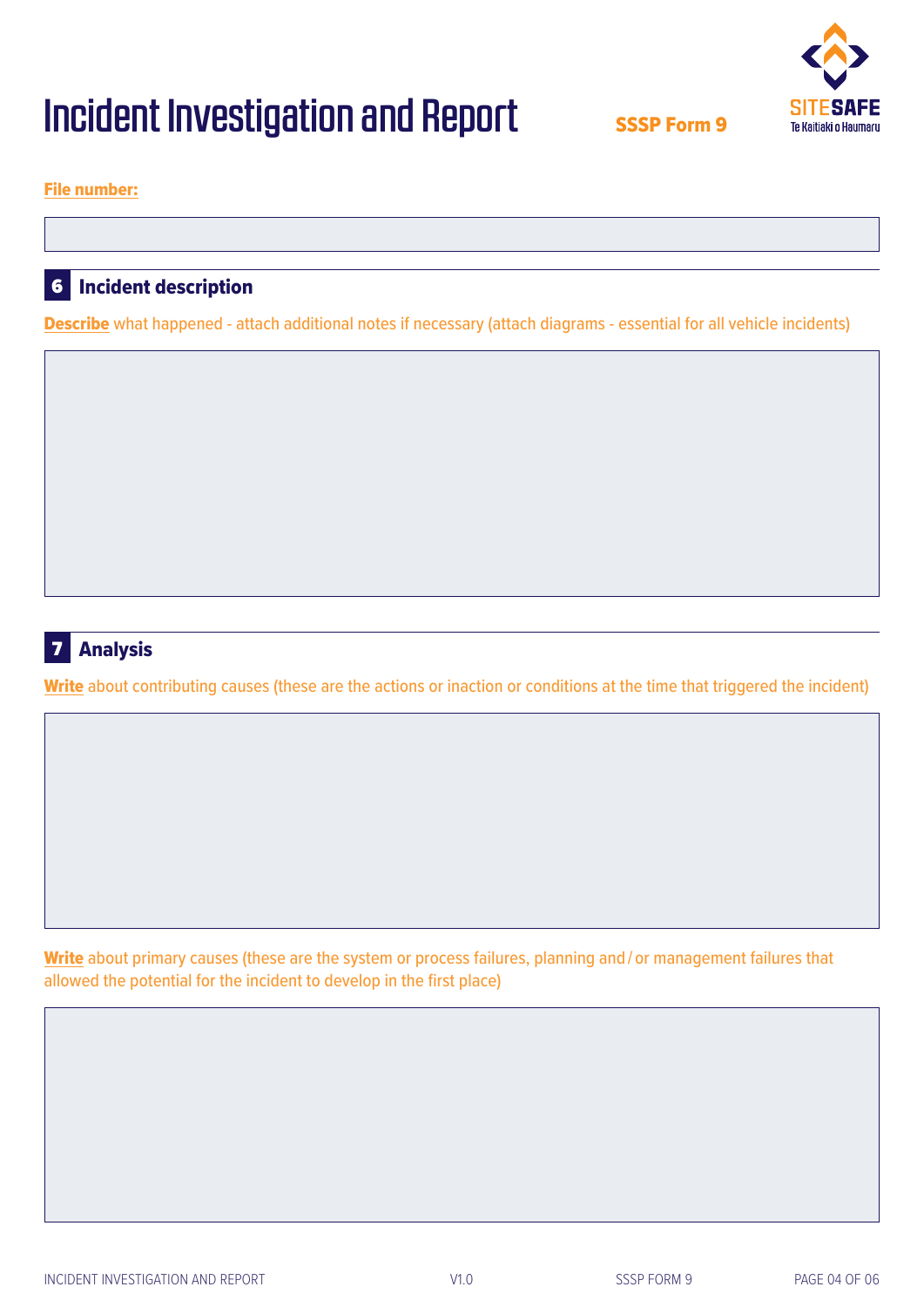# Sign-off 39

## **Signed for employer**

Prevention

38

File number:

|                             | Date signed |
|-----------------------------|-------------|
| <b>Signed</b> by employee/s |             |
|                             | Date signed |
|                             |             |

### INCIDENT INVESTIGATION AND REPORT THE STATE OF THE STATE OF STATE OF OCCUPANT INVESTIGATION AND REPORT THE STATE OF OCCUPANT OF STATE OF OCCUPANT OF STATE OF OCCUPANT OF STATE OF OCCUPANT OF STATE OF OCCUPANT OF STATE OF O

### V1.0

# Incident Investigation and Report

## What action has or will be taken to rectify the situation and / or prevent a recurrence?) By whom When

What action has or will be taken to rectify the situation and / or prevent a recurrence?) By whom When

| What action has or will be taken to rectify the situation and/or prevent a recurrence?) By whom |  | When |
|-------------------------------------------------------------------------------------------------|--|------|
|-------------------------------------------------------------------------------------------------|--|------|

What action has or will be taken to rectify the situation and / or prevent a recurrence?) By whom When